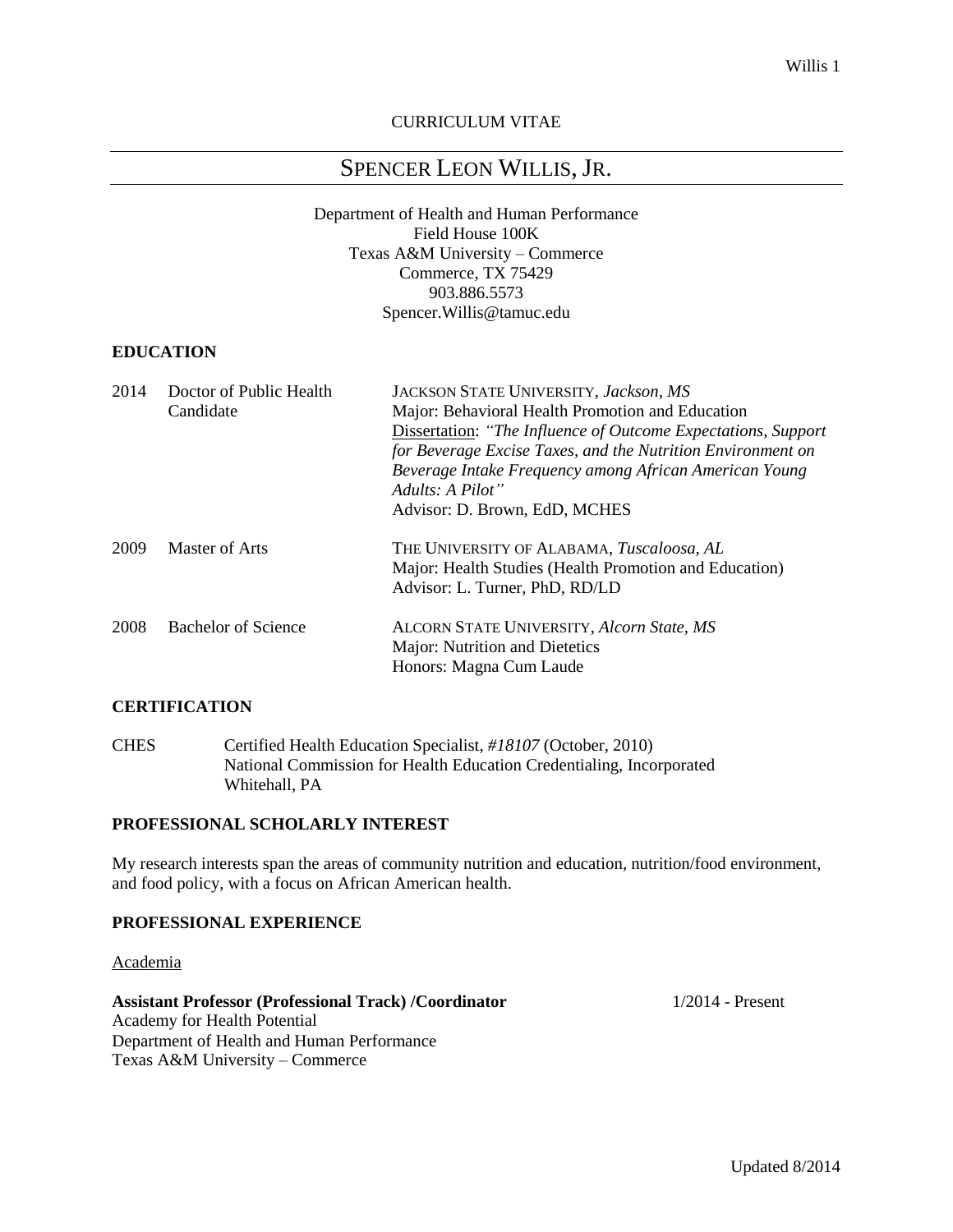| Professional-Related                                                                                                                                                                                                                                 |                        |
|------------------------------------------------------------------------------------------------------------------------------------------------------------------------------------------------------------------------------------------------------|------------------------|
| <b>Abstract Reviewer</b><br>2014 National Conference on Health Communication, Marketing, and Media<br>Centers for Disease Control and Prevention & the Nation Public Health Information Coalition<br>Atlanta, GA                                     | 4/2014                 |
| <b>Directors of Health Promotion and Education (DHPE) Fellow</b><br>DHPE Health Promotion and Policy Fellowship Program<br>Mississippi State Department of Health, Office of Preventive Health<br>Jackson, MS                                        | $1/2013 - 12/2013$     |
| <b>Research Associate I</b><br>Health Disparities Summer Pre-doctoral Program<br>Michigan Institute for Clinical and Health Research - The University of Michigan<br>Ann Arbor, MI                                                                   | $6/2012 - 8/2012$      |
| <b>Public Health Educator (WIC Nutritionist)</b><br>Mississippi State Women, Infants, and Children (WIC) Program<br>G.A. Carmichael Family Health Center<br>Canton, MS                                                                               | $4/2010 - 12/2012$     |
| <b>TEACHING EXPERIENCE</b>                                                                                                                                                                                                                           |                        |
| Texas A&M University - Commerce<br>Undergraduate<br><b>HHPH 420: Program Implementation and Evaluation in Health Promotion</b><br>Hours: 3<br>The course will include program implementation and evaluation in several health promotion settings.    | Fall 2014              |
| <b>HHPH 331: Nutrition</b><br>Hours: 3<br>Basic facts and principles of human nutrition are presented. Study includes the physiological and<br>psychological factors of food intake and utilization with emphasis on nutrition education for dietary | Summer 2014, Fall 2014 |
| improvements of groups and individuals.<br><b>HHPH 410: Planning and Organization of Health Promotion</b>                                                                                                                                            | Spring 2014            |
| Hours: 3<br>This course will involve program planning in the health promotion field, including needs assessment,<br>missions, goals and field objectives of health promotion programs                                                                |                        |
| <b>HHPH 430: Health Promotion with Special Populations</b><br>Hours: 3                                                                                                                                                                               | Spring 2014            |
| This course will include learning about and developing health promotion programs for special populations                                                                                                                                             |                        |

such as older adults, children, and the physically challenged.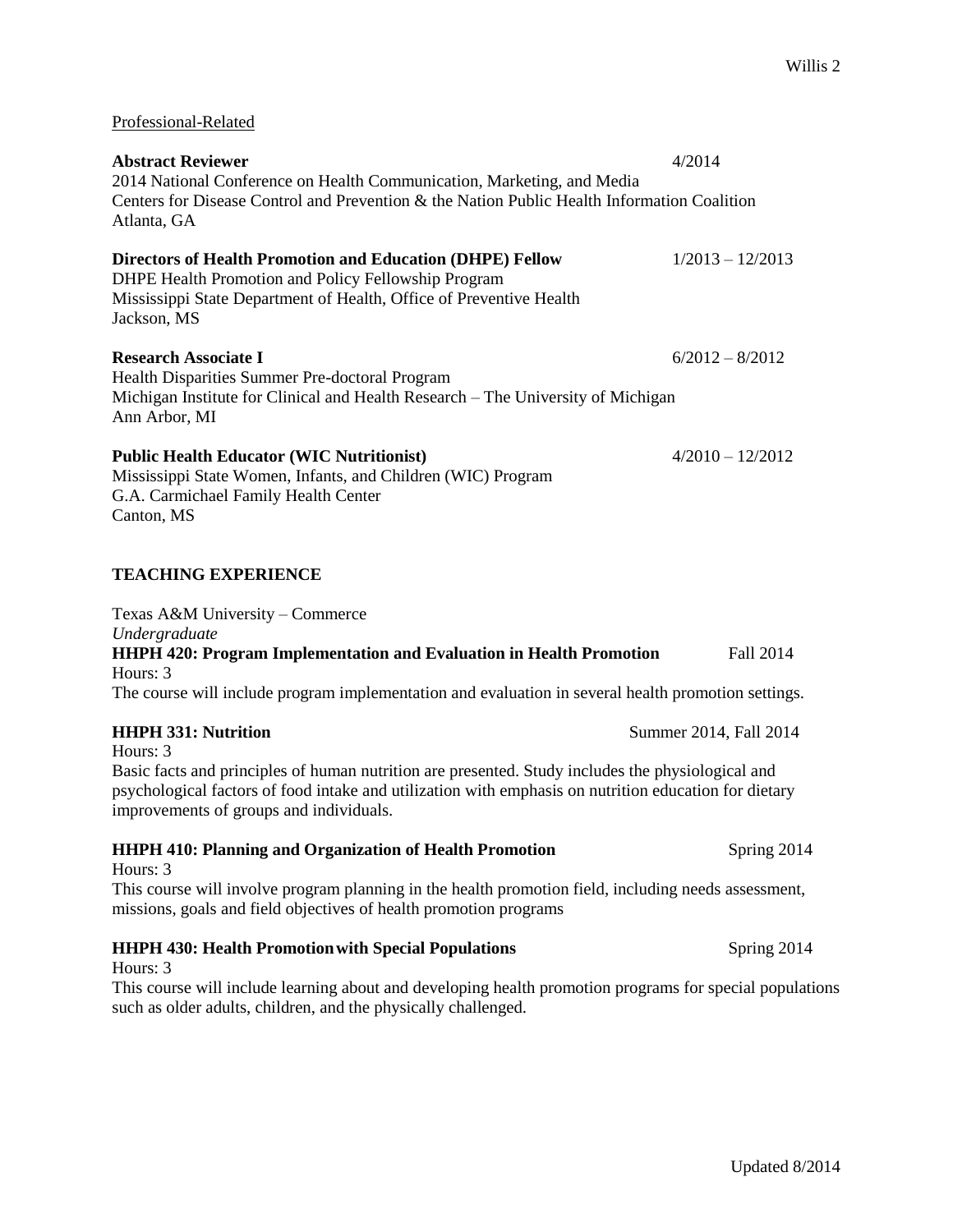| Jackson State University<br>Graduate                                                                                                                                                                                                                                                                                             |             |
|----------------------------------------------------------------------------------------------------------------------------------------------------------------------------------------------------------------------------------------------------------------------------------------------------------------------------------|-------------|
| PHS 519: Health Program and Evaluation (Guest Lecturer)<br>This course provides an overview of theories and application of program planning, implementation, and<br>evaluation for public health programs while emphasizing essential components of program planning<br>models and a range or evaluation objectives and designs. | Spring 2013 |
| <b>VOLUNTEER/ABROAD EXPERIENCE</b>                                                                                                                                                                                                                                                                                               |             |
| <b>Public Health Outreach Volunteer</b><br>ProWorld Volunteers and Service Learning<br>Cape Coast, Ghana                                                                                                                                                                                                                         | 5/2012      |
| PROFESSIONAL PRESENTATIONS/CONFERENCES:                                                                                                                                                                                                                                                                                          |             |
| Directors of Health Promotion and Education, Minneapolis, MN<br><b>Annual Members Meeting</b>                                                                                                                                                                                                                                    | 8/2013      |
| Diabetes Self-Management Education in Mississippi's County-Level Public Health Clinics: Feasibility<br>and Impact-(Presenter)                                                                                                                                                                                                    |             |
| Empowering Communities for a Healthy Mississippi, Jackson, MS<br><b>Annual Conference</b>                                                                                                                                                                                                                                        | 5/2013      |
| Innovations in Health Literacy and Coordinated School Health - Panel discussion with<br>Christine Philley, M.Ed & Estelle Watts, MSN, RN from MS Department of Education (Panel<br>Moderator)                                                                                                                                    |             |
| Mississippi Public Health Association (MPHA), Tunica, MS<br>Annual Conference and Business Meeting                                                                                                                                                                                                                               | 9/2011      |
| Informing Obesity Prevention Strategies: The Use of Self-Regulatory Text Messages in<br>Improving Healthy Beverage Intake among Families Participating in a State's WIC Program - A<br>Pilot Study: 2011 (Presentation & Poster)                                                                                                 |             |
| Xavier University of Louisiana, New Orleans, LA<br>4th Annual Health Disparities Conference                                                                                                                                                                                                                                      | 9/2011      |
| Measuring Impact of Text Messages, Tailored Print Material, and Standard Issued Brochures<br>on Knowledge of Proper Infant Feeding Practices among Mothers Participating in the<br>Mississippi WIC Program - A Pilot Study: 2011 (Poster)                                                                                        |             |
| Mississippi State Department of Health (MSDH), Jackson, MS<br>National Diabetes Education Program: Road to Health Toolkit<br>NDEP Road to Health Toolkit-Diet & Nutrition Section: 2010(Presentation)                                                                                                                            | 9/2010      |
| Jackson State University, Jackson, MS<br>School of Health Sciences - Graduate Programs in Public Health<br>National Public Health Week<br>"Nutrition 101" - Powell Middle School 2010(Presentation)                                                                                                                              | 4/2010      |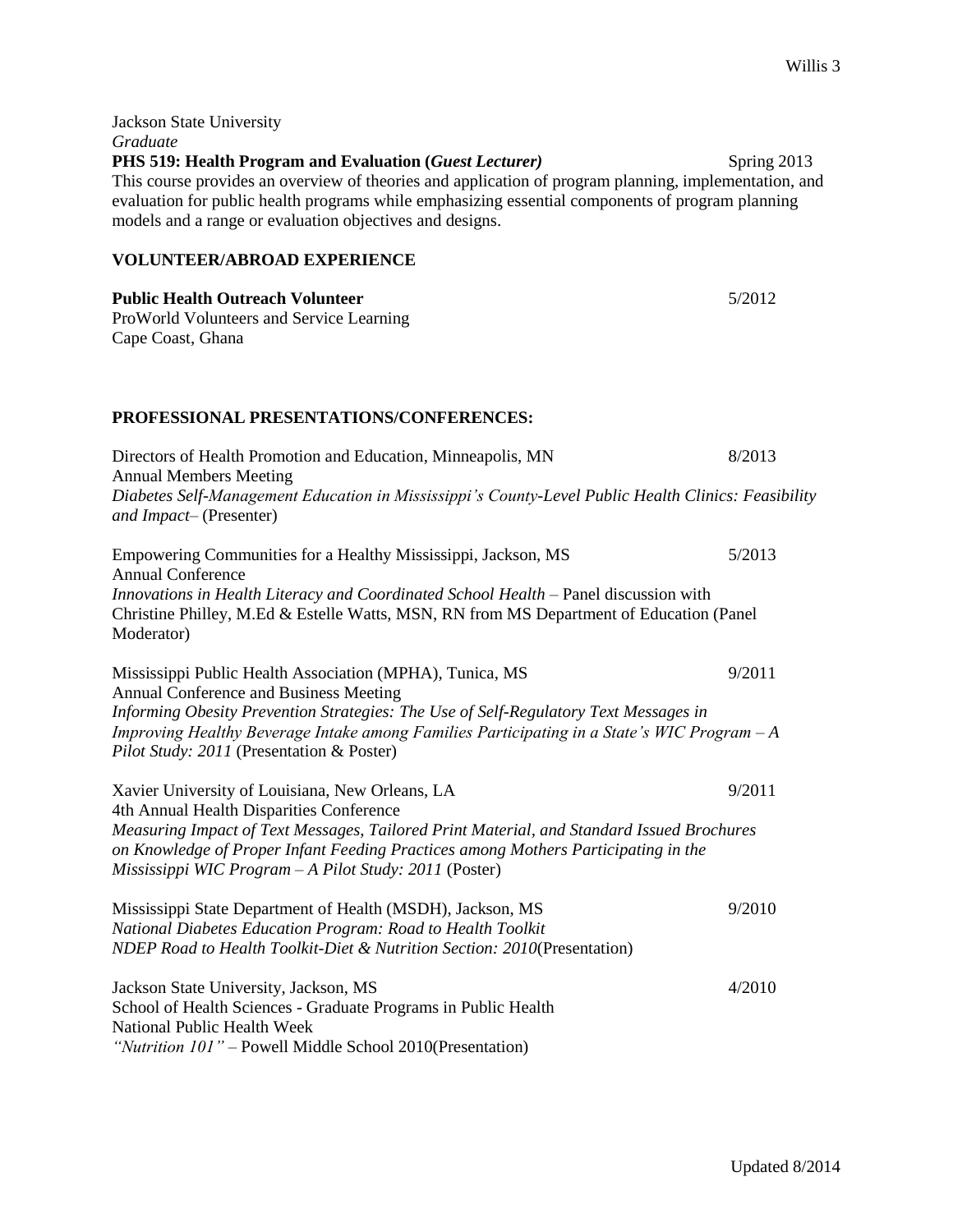| The University of Alabama, Tuscaloosa, AL<br>10th Annual Rural Health Conference – "Prevention: More Than Just and Apple a Day"<br>Green County KidCheck: PRECEDE-PROCEED Evaluation 2009(Poster)                                                                                   | 9/2009 |
|-------------------------------------------------------------------------------------------------------------------------------------------------------------------------------------------------------------------------------------------------------------------------------------|--------|
| Centers for Disease Control and Prevention, Atlanta, GA<br>Morehouse College<br>Project: IMHOTEP Internship Final Presentations<br>Homicide Rates and Circumstances among Males Aged 15-34 in 17 States: The National<br>Violent Death Reporting System (NVDRS) 2007 (Presentation) | 8/2007 |

# **PROFESSIONAL TRAINING SESSIONS:**

| Directors of Health Promotion and Education (DHPE), Jackson, MS<br>Shaping Policy for Health $TM$ Course 4: Implementing Enacted Policies                    | 3/2013 |
|--------------------------------------------------------------------------------------------------------------------------------------------------------------|--------|
| Directors of Health Promotion and Education (DHPE), Jackson, MS<br>Shaping Policy for Health ™ Course 2: Using Policy Analysis Tools                         | 8/2013 |
| Directors of Health Promotion and Education (DHPE), Jackson, MS<br>Shaping Policy for Health $TM$ Course 3: Influencing the Policy Change Process            | 3/2013 |
| University of Mississippi Medical Center, Jackson, MS<br>Community Health Advocate Program                                                                   | 2/2013 |
| National Association of City and County Health Officials<br>Alexandria, VA<br><i>Mobilizing for Action through Planning and Partnerships (MAPP)</i> Training | 2/2013 |
| Jackson State University, School of Health Sciences, Jackson, MS<br>Preconception Peer Educator Certification Training                                       | 1/2012 |
| Mississippi State Department of Health (MSDH), Jackson, MS<br><i>"BodyWorks"</i> Train the Trainer Session                                                   | 9/2010 |

## **WORKS IN PROGRESS:**

**Willis, S.,** Dove, C., Brown, J., Hawkins, J., McCoy, J., Bowman, M., Bilbro, A., Short, V., and Gamble, A. "Improving Health in the Mississippi Delta through Policy, Systems, and Environmental, Change: The Mississippi Delta Health Collaborative, 2012"

**Willis, S.,** Brown, D., Cannon-Smith, G., Bhuyian, A., Bennett, R., and Leggett, S. "Predicting Healthy Beverage Intake and Outcome Expectations among Southern Minority Adults: Application of the Self-Determination Theory"